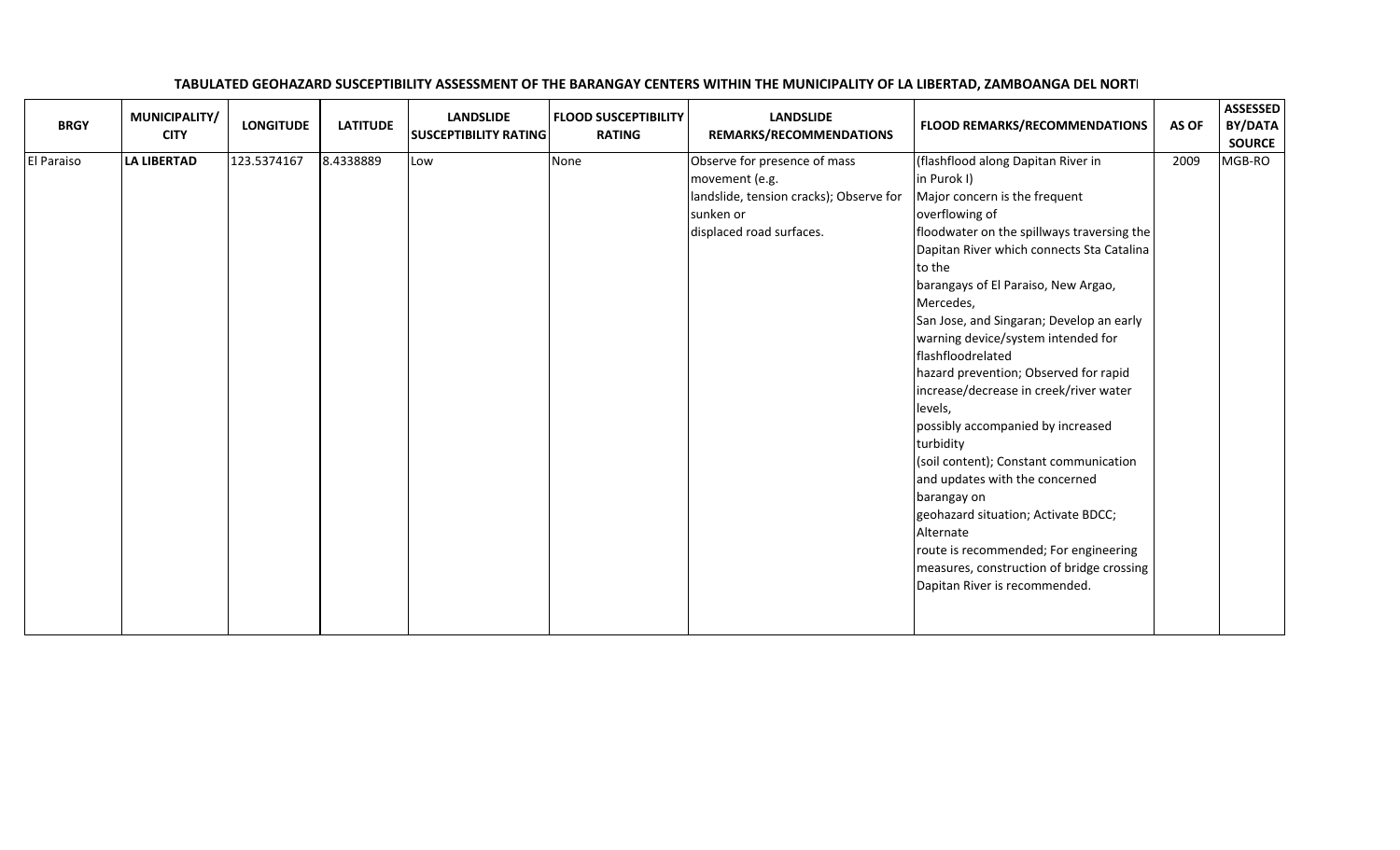| La Union    | <b>LA LIBERTAD</b> | 123.5125556 | 8.5110833 | Low | Seasonally low | Observe for presence of mass<br>movement (e.g.<br>landslide, tension cracks). Constant<br>communication and updates with<br>MDCC on<br>geohazard situation.                                                                           | (Flashflood along Mapang Creek)<br>Observed for rapid increase/decrease in<br>creek/river water levels, possibly<br>accompanied<br>by increased turbidity (soil content) along<br>Mapang Creek; Develop an early warning<br>device/sytem intended for flash flood-<br>related<br>hazard prevention/mitigation of Mapang<br>Creek;<br>Constant communication and updates<br>with<br>MDCC on geohazard situation. Activate | 2009 | MGB-RO |
|-------------|--------------------|-------------|-----------|-----|----------------|---------------------------------------------------------------------------------------------------------------------------------------------------------------------------------------------------------------------------------------|--------------------------------------------------------------------------------------------------------------------------------------------------------------------------------------------------------------------------------------------------------------------------------------------------------------------------------------------------------------------------------------------------------------------------|------|--------|
| La Victoria | <b>LA LIBERTAD</b> | 123.5516111 | 8.4377222 | Low | None           | Observe for presence of mass<br>movement (e.g.<br>landslide, tension cracks). Observe for<br>sunken or<br>displaced road surfaces. Constant<br>communication<br>with Barangay New Bataan on<br>geohazard<br>situation. Activate BDCC. | None                                                                                                                                                                                                                                                                                                                                                                                                                     | 2009 | MGB-RO |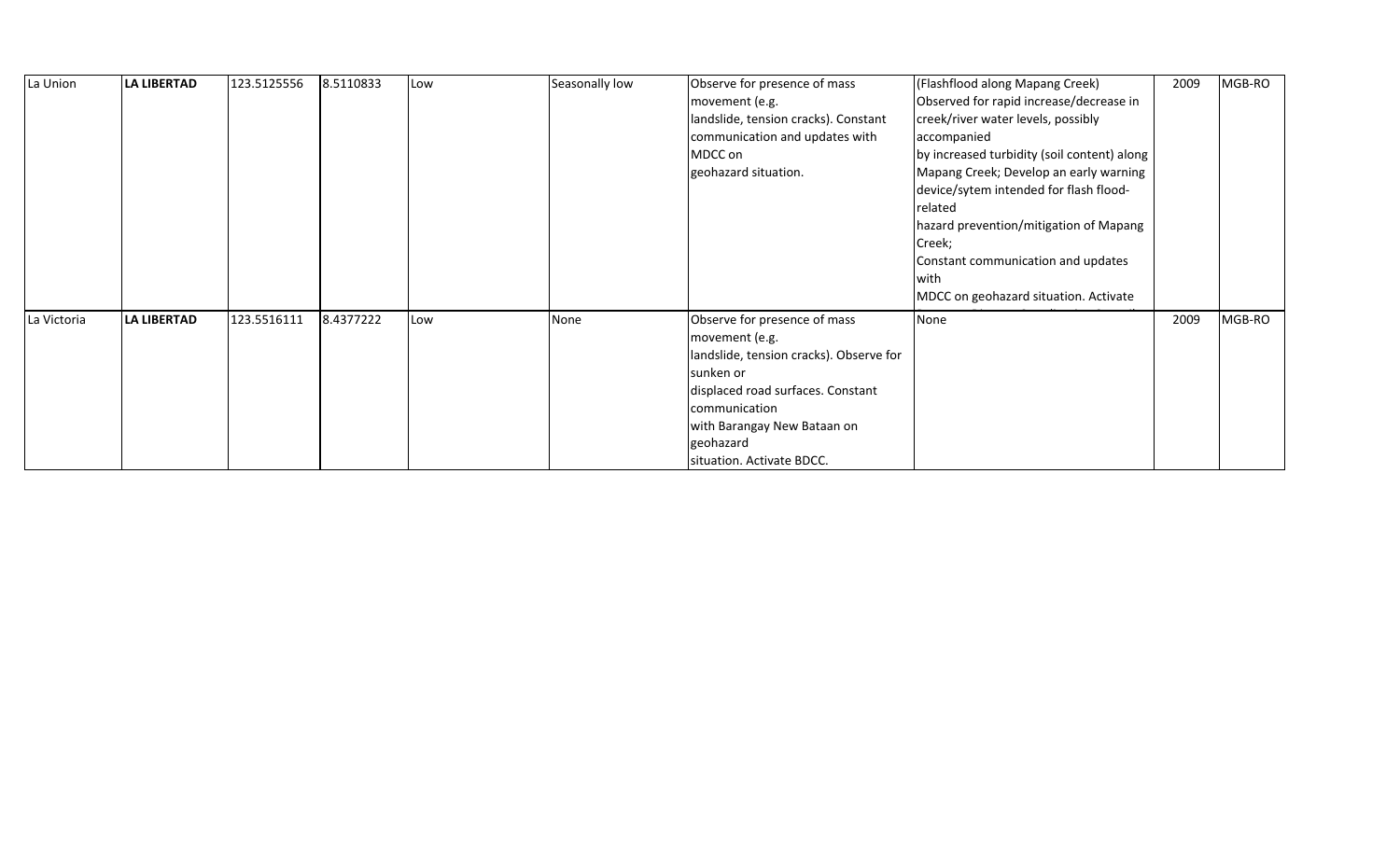| Mauswagon | LA LIBERTAD        | 123.5180278 | 8.4858333 | Low | Seasonally low | Observe for presence of mass<br>movement (e.g.<br>landslide, tension cracks). Constant<br>communication and updates with<br>MDCC on<br>geohazard situation. Activate BDCC                                                                    | (Flashflood along Dapitan River)<br>Observed for rapid increase/decrease in<br>creek/river water levels, possibly<br>accompanied<br>by increased turbidity (soil content) for<br>Dapitan<br>River; Develop an early warning<br>device/system<br>intended for flash flood-related hazard<br>prevention; Identify relocation site for<br>residents<br>along Dapitan River in Sitio Tuwayon;<br>Constant<br>communication and updates with MDCC<br>on<br>geohazard situation. Activate Barangay<br>Disaster<br>Coordinating Council (BDCC); | 2009 | MGB-RO |
|-----------|--------------------|-------------|-----------|-----|----------------|----------------------------------------------------------------------------------------------------------------------------------------------------------------------------------------------------------------------------------------------|------------------------------------------------------------------------------------------------------------------------------------------------------------------------------------------------------------------------------------------------------------------------------------------------------------------------------------------------------------------------------------------------------------------------------------------------------------------------------------------------------------------------------------------|------|--------|
| Mercedes  | <b>LA LIBERTAD</b> | 123.5124722 | 8.4255000 | Low | None           | Observe for presence of mass<br>movement (e.g.<br>landslide, tension cracks); Observe for<br>sunken or<br>displaced road surfaces. Constant<br>communication<br>and updates with Brgy. New Argao on<br>geohazard<br>situation. Activate BDCC | (Flashflood along the creek)<br>Major concern is the frequent<br>overflowing of<br>floodwater on the spillways traversing the<br>Dapitan River which connects Sta Catalina<br>to the<br>barangays of El Paraiso, New Argao,<br>Mercedes,<br>San Jose, and Singaran; Develop an early<br>warning device/ system intended for<br>floodrelated<br>hazard prevention; Alternate route is<br>recommended;                                                                                                                                     | 2009 | MGB-RO |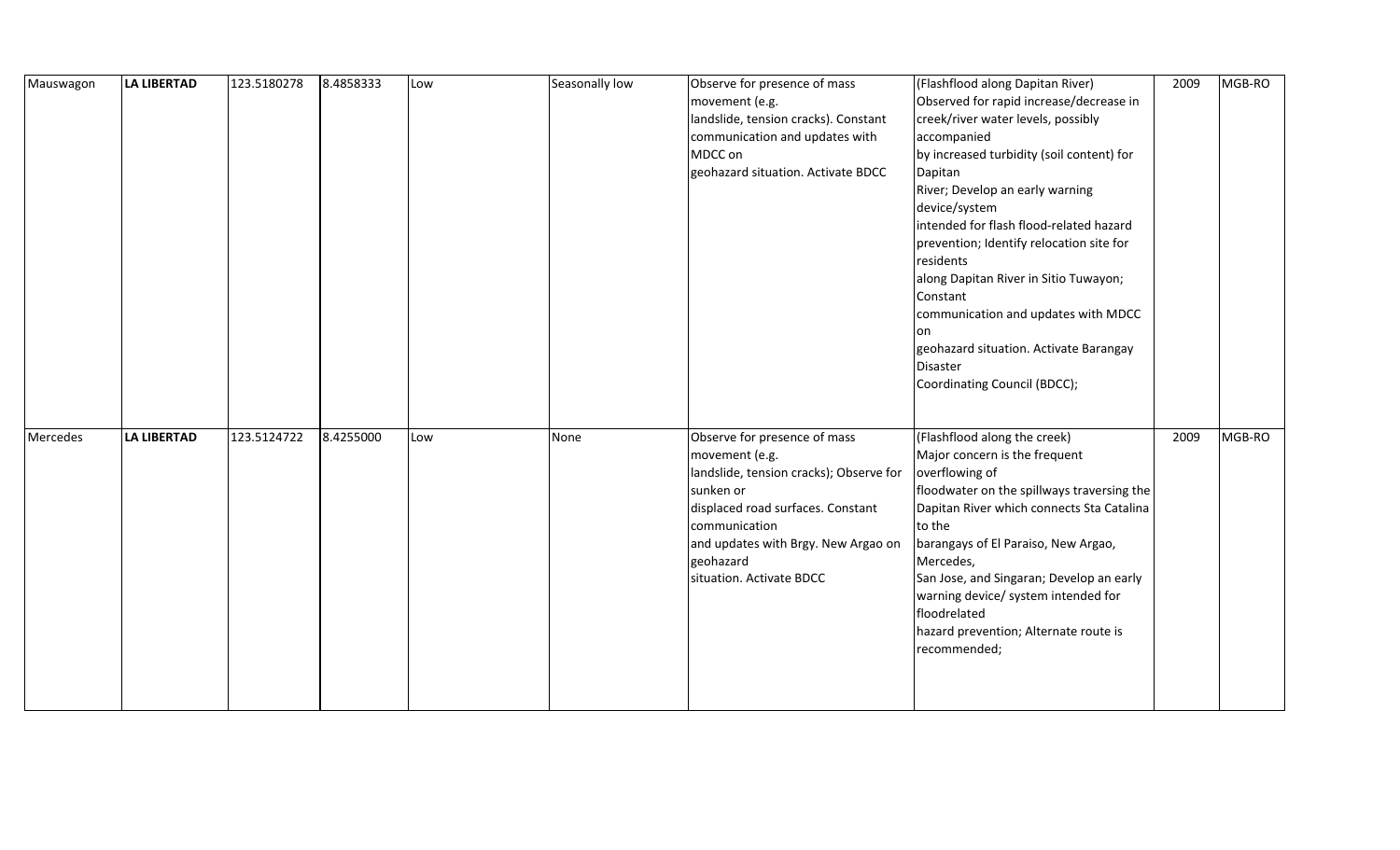| New Argao | LA LIBERTAD | 123.5222222 | 8.4517778 | Low | None | Observe for presence of mass            | (flashflood along Dapitan River)           | 2009 | MGB-RO |  |
|-----------|-------------|-------------|-----------|-----|------|-----------------------------------------|--------------------------------------------|------|--------|--|
|           |             |             |           |     |      | movement (e.g.                          | Major concern is the frequent              |      |        |  |
|           |             |             |           |     |      | landslide, tension cracks); Observe for | overflowing of                             |      |        |  |
|           |             |             |           |     |      | sunken or                               | floodwater on the spillways traversing the |      |        |  |
|           |             |             |           |     |      | displaced road surfaces.                | Dapitan River which connects Sta Catalina  |      |        |  |
|           |             |             |           |     |      |                                         | to the                                     |      |        |  |
|           |             |             |           |     |      |                                         | barangays of El Paraiso, New Argao,        |      |        |  |
|           |             |             |           |     |      |                                         | Mercedes,                                  |      |        |  |
|           |             |             |           |     |      |                                         | San Jose, and Singaran; Develop an early   |      |        |  |
|           |             |             |           |     |      |                                         | warning device/system intended for         |      |        |  |
|           |             |             |           |     |      |                                         | flashfloodrelated                          |      |        |  |
|           |             |             |           |     |      |                                         | hazard prevention; Observed for rapid      |      |        |  |
|           |             |             |           |     |      |                                         | increase/decrease in creek/river water     |      |        |  |
|           |             |             |           |     |      |                                         | levels,                                    |      |        |  |
|           |             |             |           |     |      |                                         | possibly accompanied by increased          |      |        |  |
|           |             |             |           |     |      |                                         | turbidity                                  |      |        |  |
|           |             |             |           |     |      |                                         | (soil content); Constant communication     |      |        |  |
|           |             |             |           |     |      |                                         | and                                        |      |        |  |
|           |             |             |           |     |      |                                         | updates with Brgy. Sta. Catalina on        |      |        |  |
|           |             |             |           |     |      |                                         | geohazard                                  |      |        |  |
|           |             |             |           |     |      |                                         | situation; activate BDCC; Alternate route  |      |        |  |
|           |             |             |           |     |      |                                         |                                            |      |        |  |
|           |             |             |           |     |      |                                         | recommended;                               |      |        |  |
|           |             |             |           |     |      |                                         |                                            |      |        |  |
|           |             |             |           |     |      |                                         |                                            |      |        |  |
|           |             |             |           |     |      |                                         |                                            |      |        |  |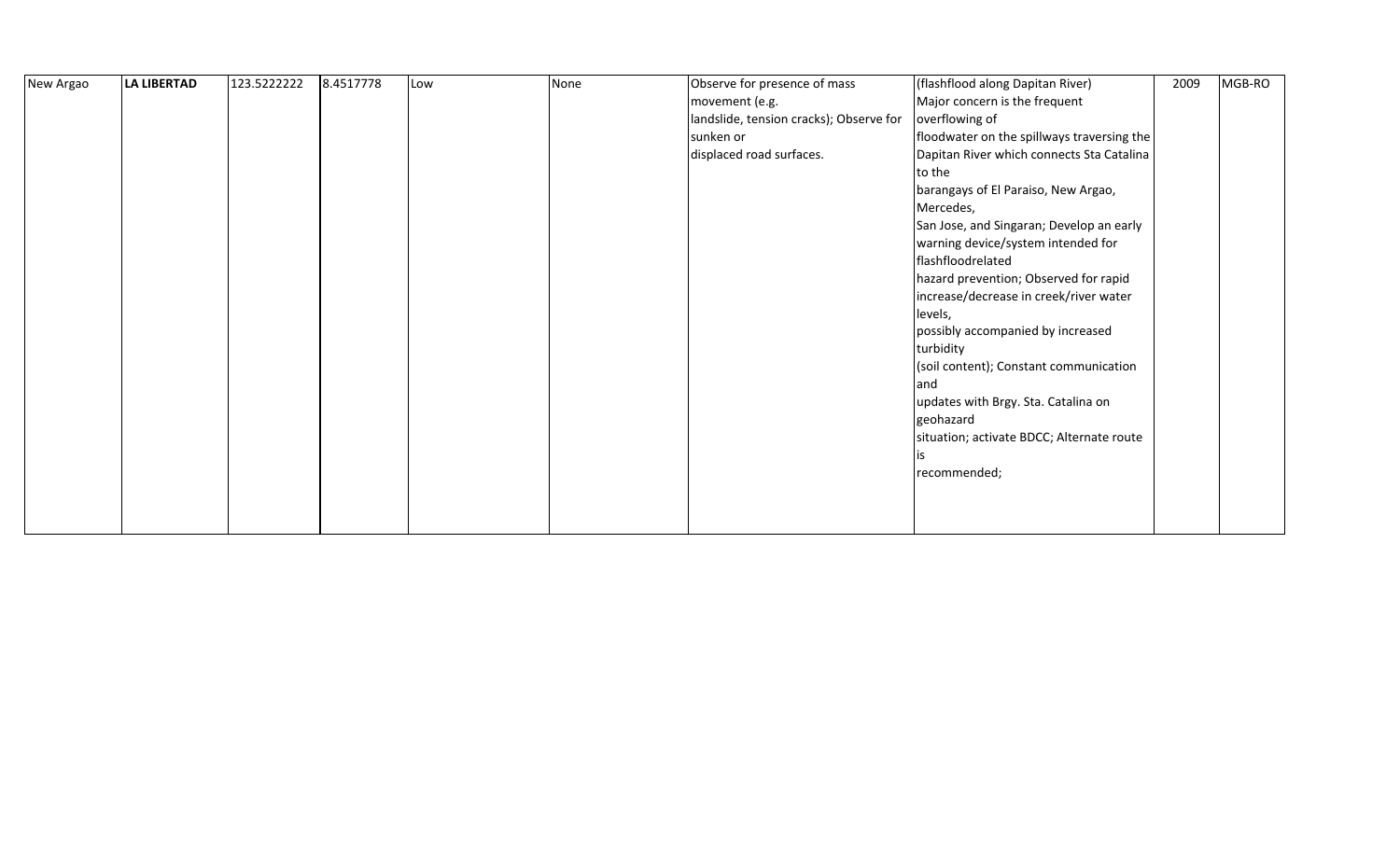| New Bataan        | <b>LA LIBERTAD</b> | 123.5509444 | 8.4460000 | High | None | Monitor progress of mass movement                                           | (Flashflood along the creeks)               | 2009 | MGB-RO |
|-------------------|--------------------|-------------|-----------|------|------|-----------------------------------------------------------------------------|---------------------------------------------|------|--------|
|                   |                    |             |           |      |      | (e.g.                                                                       | Observed for rapid increase/decrease in     |      |        |
|                   |                    |             |           |      |      | landslides, tension cracks). Observe for creek/river water levels, possibly |                                             |      |        |
|                   |                    |             |           |      |      | presence                                                                    | accompanied                                 |      |        |
|                   |                    |             |           |      |      | of mass movement (e.g. landslides,                                          | by increased turbidity (soil content) along |      |        |
|                   |                    |             |           |      |      | tension                                                                     | the                                         |      |        |
|                   |                    |             |           |      |      | cracks. Develop an early warning                                            | spillway.                                   |      |        |
|                   |                    |             |           |      |      | device/ system                                                              |                                             |      |        |
|                   |                    |             |           |      |      | intended for landslide and flood-                                           |                                             |      |        |
|                   |                    |             |           |      |      | related hazard                                                              |                                             |      |        |
|                   |                    |             |           |      |      | prevention. Identify evacuation site.                                       |                                             |      |        |
|                   |                    |             |           |      |      | Observe for                                                                 |                                             |      |        |
|                   |                    |             |           |      |      | saturated ground or seeps in areas that                                     |                                             |      |        |
|                   |                    |             |           |      |      | are not                                                                     |                                             |      |        |
|                   |                    |             |           |      |      | typically wet. Observe for sunken or                                        |                                             |      |        |
|                   |                    |             |           |      |      | displaced                                                                   |                                             |      |        |
|                   |                    |             |           |      |      | road surfaces. Constant                                                     |                                             |      |        |
|                   |                    |             |           |      |      | communication and                                                           |                                             |      |        |
|                   |                    |             |           |      |      | updates with Barangay La Victoria on                                        |                                             |      |        |
|                   |                    |             |           |      |      | geohazard                                                                   |                                             |      |        |
|                   |                    |             |           |      |      | situation. Activate BDCC.                                                   |                                             |      |        |
| <b>New Carcar</b> | <b>LA LIBERTAD</b> | 123.5350833 | 8.4793611 | Low  | None | Observe for presence of mass                                                | None                                        | 2009 | MGB-RO |
|                   |                    |             |           |      |      | movement (e.g.                                                              |                                             |      |        |
|                   |                    |             |           |      |      | landslide, tension cracks). Observe for                                     |                                             |      |        |
|                   |                    |             |           |      |      | sunken or displaced road surfaces.                                          |                                             |      |        |
|                   |                    |             |           |      |      |                                                                             |                                             |      |        |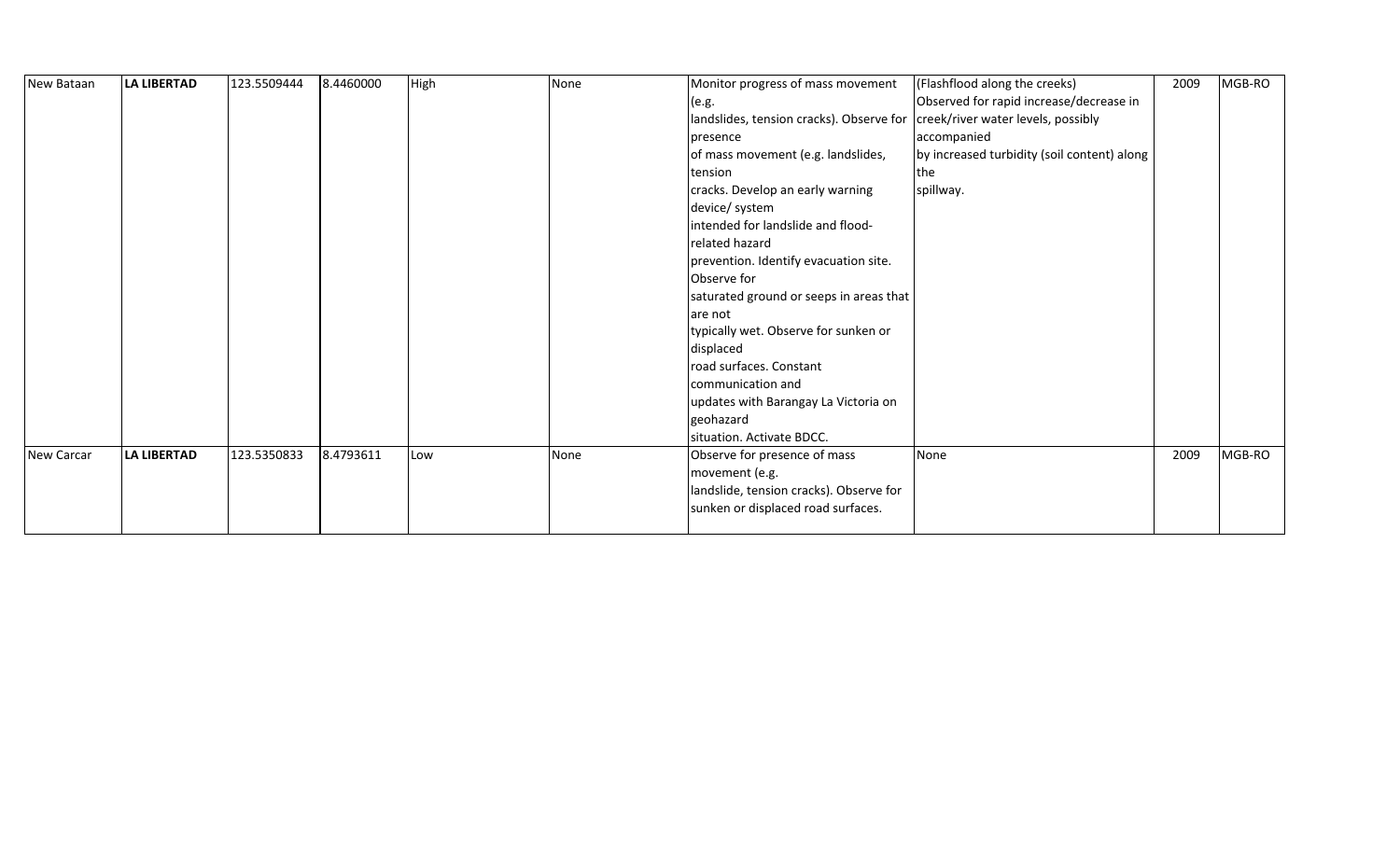| Poblacion | <b>LA LIBERTAD</b> | 123.5240278 | 8.4704167 | Low | Moderate | Observe for presence of mass            | (Flashflood along Tuwayon Creek).          | 2009 | MGB-RO |
|-----------|--------------------|-------------|-----------|-----|----------|-----------------------------------------|--------------------------------------------|------|--------|
|           |                    |             |           |     |          | movement (e.g.                          | Observed for rapid increase/decrease in    |      |        |
|           |                    |             |           |     |          | landslide, tension cracks)              | creek/river water levels, possibly         |      |        |
|           |                    |             |           |     |          |                                         | accompanied                                |      |        |
|           |                    |             |           |     |          |                                         | by increased turbidity (soil content);     |      |        |
|           |                    |             |           |     |          |                                         | Develop an                                 |      |        |
|           |                    |             |           |     |          |                                         | early warning device/sytem intended for    |      |        |
|           |                    |             |           |     |          |                                         | floodrelated                               |      |        |
|           |                    |             |           |     |          |                                         | hazard prevention/mitigation of Tuwayon    |      |        |
|           |                    |             |           |     |          |                                         | Creek; Identify relocation site for        |      |        |
|           |                    |             |           |     |          |                                         | residents of Sitio Tuwayon; constant       |      |        |
|           |                    |             |           |     |          |                                         | communication and updates with MDCC        |      |        |
|           |                    |             |           |     |          |                                         | on                                         |      |        |
|           |                    |             |           |     |          |                                         | geohazard situation. Activate Barangay     |      |        |
|           |                    |             |           |     |          |                                         | Disaster                                   |      |        |
|           |                    |             |           |     |          |                                         | Coordinating Council (BDCC); Allot budget  |      |        |
|           |                    |             |           |     |          |                                         | fo                                         |      |        |
|           |                    |             |           |     |          |                                         | embankment protection of Tuwayon           |      |        |
|           |                    |             |           |     |          |                                         | creek.                                     |      |        |
|           |                    |             |           |     |          |                                         |                                            |      |        |
|           |                    |             |           |     |          |                                         |                                            |      |        |
| San Jose  | <b>LA LIBERTAD</b> | 123.5079444 | 8.4468056 | Low | None     | Observe for presence of mass            | Major concern is the frequent              | 2009 | MGB-RO |
|           |                    |             |           |     |          | movement (e.g.                          | overflowing of                             |      |        |
|           |                    |             |           |     |          | landslide, tension cracks); Observe for | floodwater on the spillways traversing the |      |        |
|           |                    |             |           |     |          | sunken or                               | Dapitan River which connects Sta Catalina  |      |        |
|           |                    |             |           |     |          | displaced road surfaces. Constant       | to the                                     |      |        |
|           |                    |             |           |     |          | communication                           | barangays of El Paraiso, New Argao,        |      |        |
|           |                    |             |           |     |          | and updates with Brgy. New Argao on     | Mercedes,                                  |      |        |
|           |                    |             |           |     |          | geohazard                               | San Jose, and Singaran; Develop an early   |      |        |
|           |                    |             |           |     |          | situation. Activate BDCC                | warning device/system intended for         |      |        |
|           |                    |             |           |     |          |                                         | floodrelated                               |      |        |
|           |                    |             |           |     |          |                                         | hazard prevention. Alternate route is      |      |        |
|           |                    |             |           |     |          |                                         | recommended;                               |      |        |
|           |                    |             |           |     |          |                                         |                                            |      |        |
|           |                    |             |           |     |          |                                         |                                            |      |        |
|           |                    |             |           |     |          |                                         |                                            |      |        |